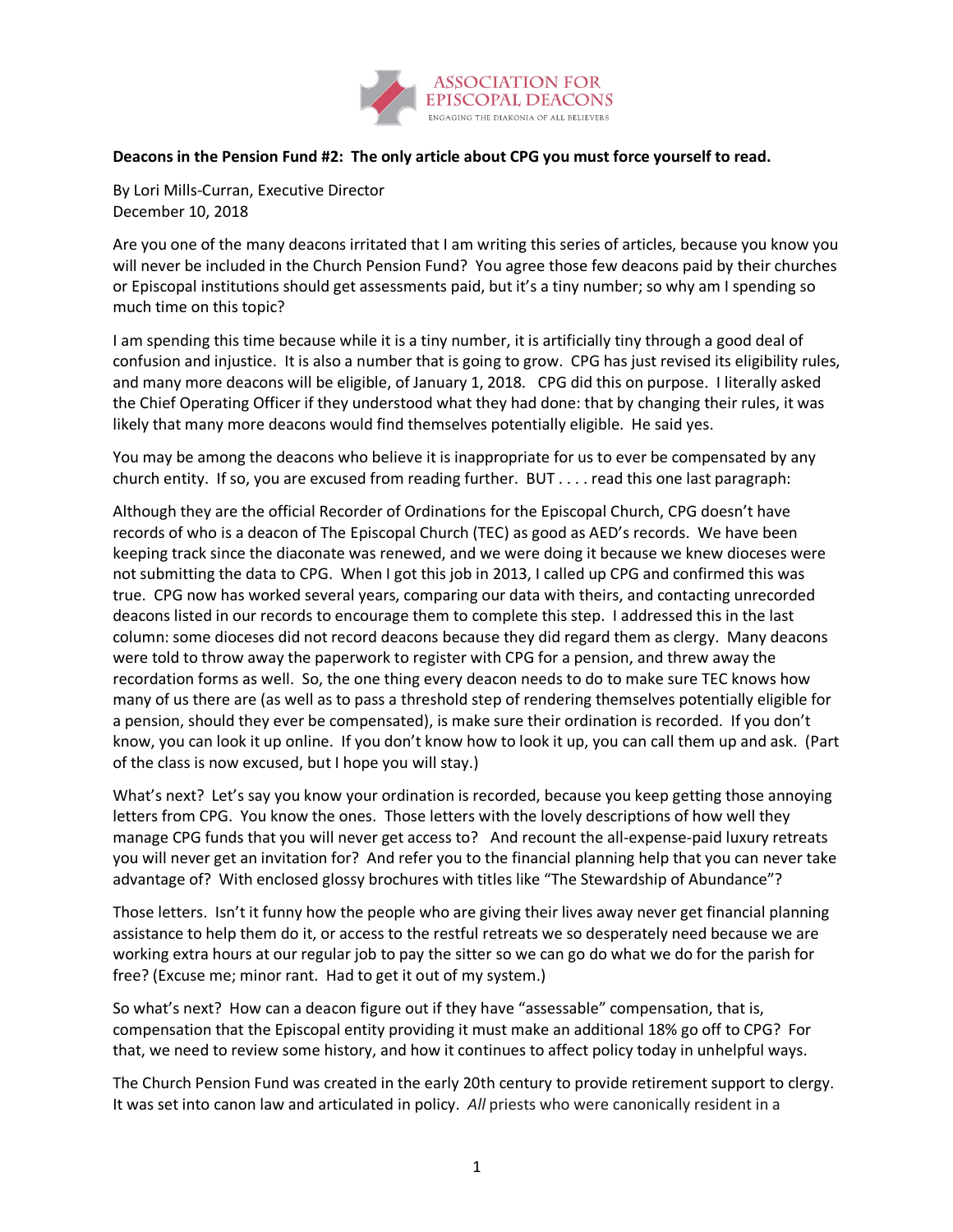domestic diocese of the Episcopal Church *"must participate in the Clergy Pension Plan."* That word "must" is in there because poor parishes tried to bypass paying assessments, and the whole denomination said, nope, everyone's in. The thing that deacons often don't understand about CPG is that CPG was founded in great idealism, with the intention of providing a great retirement to clerics in an era when that was revolutionary thinking. The whole reason for founding CPG was that TEC, like many other denominations, had become ashamed of their clerics' genteel poverty in retirement, and pensions were the replacement for the church's sometimes fickle charity to its retired workers.

But that idealism had its limits, and they were sociocultural. Various other people were left out. Deacons were excluded. (There were only transitional deacons, and the black and brown deacons I discussed last time who were kept deacons for reasons of racism.) Deaconesses were also barred; they would be provided for by their families. How the church thought these celibate women were going to find a nice husband to take care of them in retirement is a mystery. However, the deaconesses, with typical resourcefulness, began their own fund. It became the Fund for the Diaconate and today provides charitable stipends to deacons who are in financial need. So, from the get-go, from the founding of CPG to 1970, deacons were out.

When TEC needed clerics in a hurry to help with the Baby Boom pastoral workload, the post-WWII "perpetual deacons" (ordained 1954 to 1970) were ordained after they studied with one priest for service at one parish. It was in their canon that a perpetual deacon could actually *not* be ordained without an assurance to the diocese that he had adequate income to meet his family's needs. This assumption of economic privilege on the part of a deacon looks strange to us today, but it was the responsible view of a church that had provided pensions to its retired clerics for only the last few years. Thus, it was written into canon: perpetual deacons were not only excluded from CPG, they had to assure the church they were well-provided for, too. And transitional deacons were not still included at all.

When the renewed diaconate was initiated by TEC post-1970, this perpetual diaconate was abolished (along with the deaconesses). Both transitional deacons and the new (vocational) deacons (like us) were finally included in CPG by canon. To *CPG*, deacons of all kinds were now eligible for participation. So to CPG a deacon was a deacon was a deacon, and both transitional deacons and deacons like us were now required to participate if compensated. Canon law said so. Whatever we get is assessable.

Despite the new canon, the values of the church surrounding the diaconate led to many ways of regarding money and deacons that assumed the two did not mix. There were some peculiar results in diaconal financial lives. I went through the theological reasons for this view in article #1, and in most parishes and dioceses, deacons still remained ineligible for participation. The theological reasons buttressed practical arrangements.

First, parishes and dioceses assumed that only "employees" have to have assessments paid. There are a variety of ways deacons were viewed as not being "employees." State or federal employment law concerning the definition of employee vs. independent contractor is sometimes cited. Second, parishes and dioceses assume that if they call the money a deacon receives a "stipend" (or some other term), not a "salary," this stipend is not compensation and is not assessable.

Neither of these statements are true under CPG rules. CPG is a pension plan, which can define its own eligibility criteria; state or federal law about who is an employee and who is not is irrelevant. And a cleric who is paid anything except reimbursement for receipted expenses is considered compensated. It does not matter what they call the money you receive, to CPG. When in the 1980's I was a deacon in my 30's with three little kids, the diocesan treasurer called me up to inform me that the \$300 per month babysitting money the bishop gave me to keep me from going crazy was actually reportable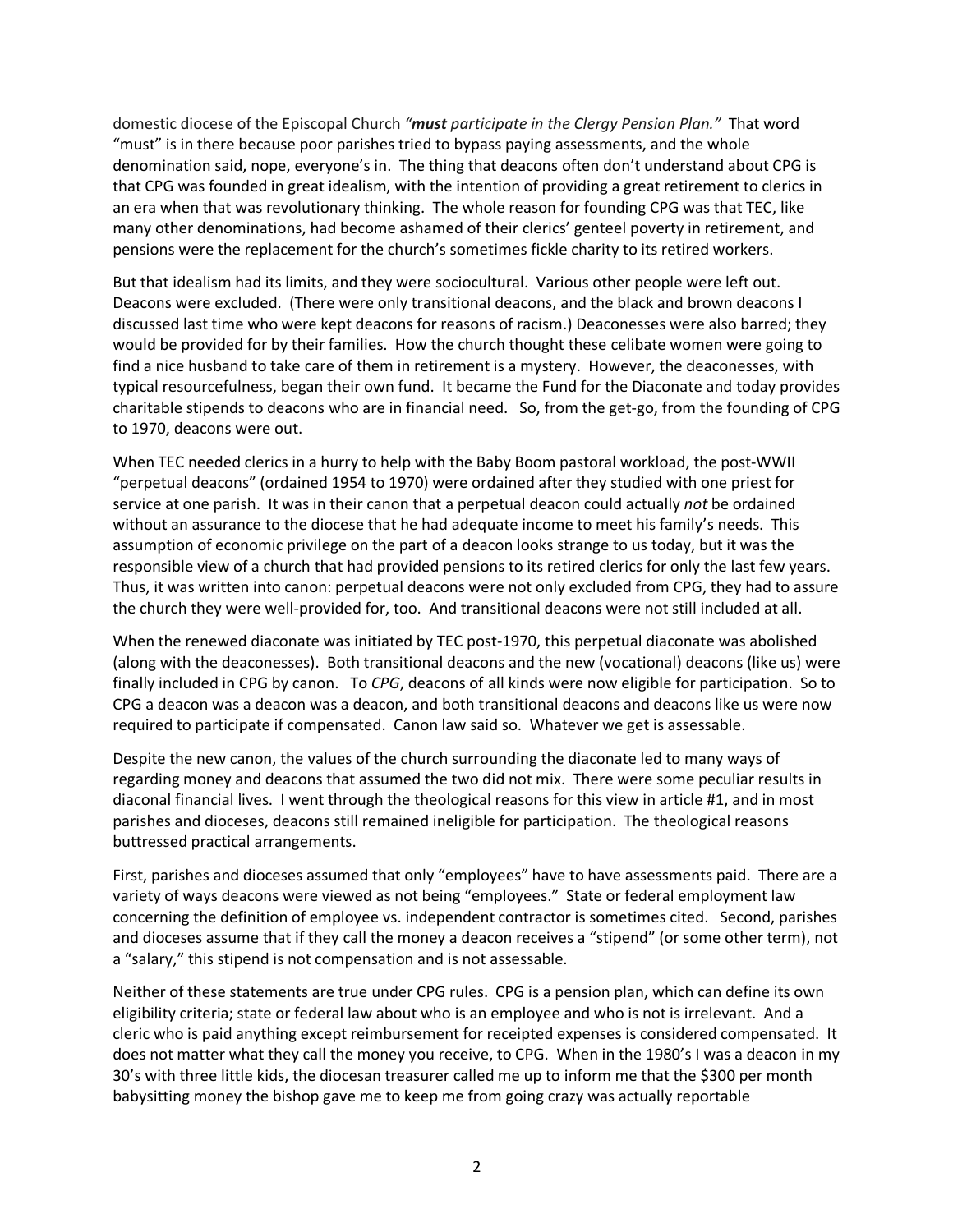compensation, even though the bishop had told me it wasn't. Even in 1989, this was the rule. (Interestingly, the treasurer never told me it was also assessable. Hey, I could be retired by now!)

Somehow, the common wisdom remained that "deacons don't participate in the pension plan." This view, which deacons are often told is a CPG rule, is in practice the biggest impediment for deacons' access to the pension fund. But a couple of simple facts made it very likely that even if dioceses believed deacons to be eligible, most of us actually *were* ineligible because we were just plain too old.

We have always been kinda old. I think the perpetual deacons had to be 40, by canon. The diaconate was something people pursued in their retirement years. You need to have time and leisure to do what we do, so devotedly. We are still old. Our current average age is 69. And the rule that kept us out was: *Clergy who are age 67 or older at ordination . . . are not eligible to participate in the Clergy Pension Plan because they will not meet the five-year vesting requirement before the mandatory retirement age of 72.* So that took care of a lot of us.

Some of us were ordained well before age 67, though. I was 33. *We* were excluded most often because we did not get paid enough to meet a minimum CPG had for including us. Until January 2018, CPG required that the cleric had to be paid a minimum amount, for a minimum length of time, by the same church organization, for the money we were paid to be assessable. Getting money from the same Episcopal institution for three months wasn't usually a problem, but the money had to be more than \$200 per month. Most of us received much less than that, if anything. That took care of the rest of us.

Are you still with me? As we have wended our way through this maze of genuine eligibility requirements and purported ones, are you ready for some good news? What are the changes CPG has made that make it more likely you will someday be eligible for assessments to be paid on your behalf?

**First, CPG has made it perfectly clear that deacons are eligible, just like any other cleric.** (All quotes in italics here are from the fact sheets provided by CPG to explain the changes.) *Vocational deacons who are compensated, regularly employed by an entity that is subject to the authority of the Episcopal Church, and scheduled to work for at least five months must participate in the Clergy Pension Plan.*  There's that word **must** again, and we are mentioned in the same sentence. So, dioceses must quit quibbling. If you pay us, you must pay assessments for us.

**Second, CPG has made it perfectly clear that (almost all) deacons are "regularly employed."** This is kind of mind-boggling to me, and what made me ask the COO whether they knew what they were doing. They have chosen to define "regular employment" as follows: *Clergy will be considered to be "regularly employed" if they meet at least one of the following criteria: (1) a letter of agreement or contract of employment; (2) being duly called by a bishop, vestry, or rector; (3) a formal title indicating a substantial ongoing relationship; (4) issuance of Form W-2 (or equivalent); or (5) scheduled to work 20+ hours per week.* Having the formal title of "Deacon of St. Swithin's," being assigned to St. Swithin's by your bishop, or having a letter of agreement (whether compensation is addressed in it or not), pulls us into eligibility. I asked. I really did. It does.

**Third, CPG has made it perfectly clear that they don't care how much you make,** *at least* **for pension eligibility.** We are benefitting from a simple fact. Lot of priests are being paid less and less, and CPG has changed its rules because of that new fact. Here's the new rule about mandatory participation: *If (1) you are a deacon, priest, or bishop who is canonically resident in any diocese of the Episcopal Church, (2) your employer is subject to the authority of the Church (or is associated with the Church and has elected to participate in the Clergy Pension Plan), and (3) your employer is located in a domestic diocese of the Church, you must participate in the Clergy Pension Plan.* There is no mention of a minimum amount of \$200 a month, because it has been *eliminated.*